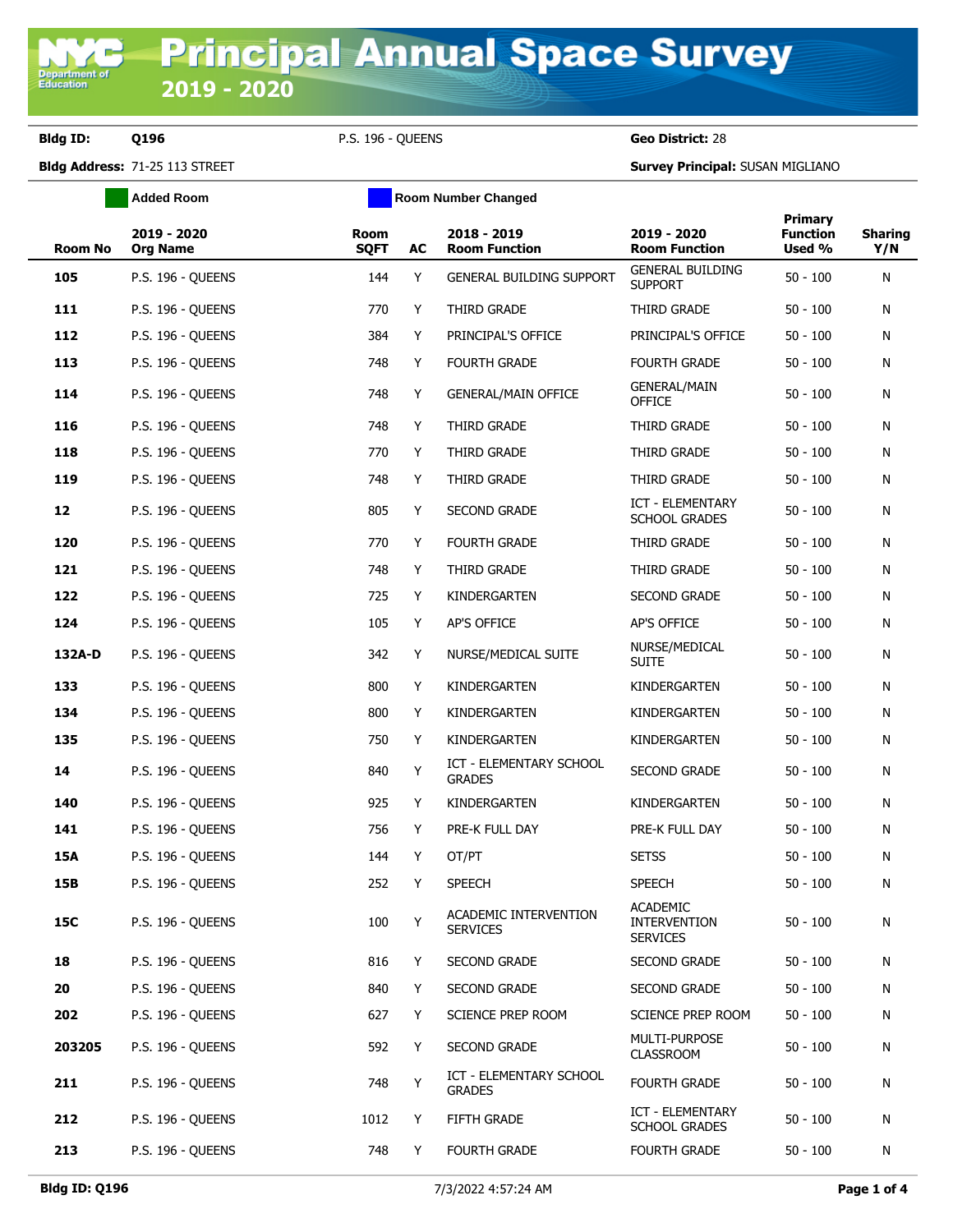**Bldg ID: Q196** P.S. 196 - QUEENS **Geo District:** 28

**Bldg Address:** 71-25 113 STREET **Survey Principal:** SUSAN MIGLIANO

|                | <b>Added Room</b>              | <b>Room Number Changed</b> |    |                                                 |                                                           |                                             |                       |  |
|----------------|--------------------------------|----------------------------|----|-------------------------------------------------|-----------------------------------------------------------|---------------------------------------------|-----------------------|--|
| <b>Room No</b> | 2019 - 2020<br><b>Org Name</b> | Room<br><b>SQFT</b>        | AC | $2018 - 2019$<br><b>Room Function</b>           | 2019 - 2020<br><b>Room Function</b>                       | <b>Primary</b><br><b>Function</b><br>Used % | <b>Sharing</b><br>Y/N |  |
| 214            | <b>P.S. 196 - QUEENS</b>       | 770                        | Y  | <b>FOURTH GRADE</b>                             | <b>FOURTH GRADE</b>                                       | $50 - 100$                                  | N                     |  |
| 216            | P.S. 196 - QUEENS              | 770                        | Y  | FIFTH GRADE                                     | <b>FIFTH GRADE</b>                                        | $50 - 100$                                  | N                     |  |
| 218            | P.S. 196 - QUEENS              | 782                        | Y  | FIFTH GRADE                                     | <b>FIFTH GRADE</b>                                        | $50 - 100$                                  | N                     |  |
| 219            | P.S. 196 - QUEENS              | 770                        | Y  | <b>COMPUTER LAB</b>                             | <b>COMPUTER LAB</b>                                       | $50 - 100$                                  | N                     |  |
| 22             | <b>P.S. 196 - QUEENS</b>       | 702                        | Y  | MUSIC ROOM                                      | <b>MUSIC ROOM</b>                                         | $50 - 100$                                  | N                     |  |
| 220            | <b>P.S. 196 - QUEENS</b>       | 782                        | Y  | FIFTH GRADE                                     | FIFTH GRADE                                               | $50 - 100$                                  | N                     |  |
| 221            | <b>P.S. 196 - QUEENS</b>       | 748                        | Y  | <b>FIFTH GRADE</b>                              | <b>FIFTH GRADE</b>                                        | $50 - 100$                                  | N                     |  |
| 222            | <b>P.S. 196 - QUEENS</b>       | 814                        | Y  | ART ROOM                                        | ART ROOM                                                  | $50 - 100$                                  | N                     |  |
| 232            | <b>P.S. 196 - QUEENS</b>       | 725                        | Y  | KINDERGARTEN                                    | ICT - ELEMENTARY<br><b>SCHOOL GRADES</b>                  | $50 - 100$                                  | N                     |  |
| 233            | P.S. 196 - OUEENS              | 600                        | Y  | KINDERGARTEN                                    | <b>FIRST GRADE</b>                                        | $50 - 100$                                  | N                     |  |
| 235            | <b>P.S. 196 - QUEENS</b>       | 960                        | Υ  | <b>ICT - ELEMENTARY SCHOOL</b><br><b>GRADES</b> | KINDERGARTEN                                              | $50 - 100$                                  | N                     |  |
| 236            | P.S. 196 - QUEENS              | 609                        | Y  | <b>FIRST GRADE</b>                              | <b>FIRST GRADE</b>                                        | $50 - 100$                                  | N                     |  |
| 240            | <b>P.S. 196 - QUEENS</b>       | 700                        | Y  | <b>FIRST GRADE</b>                              | <b>FIRST GRADE</b>                                        | $50 - 100$                                  | N                     |  |
| 241            | <b>P.S. 196 - QUEENS</b>       | 1000                       | Y  | KINDERGARTEN                                    | KINDERGARTEN                                              | $50 - 100$                                  | N                     |  |
| 322            | P.S. 196 - QUEENS              | 120                        | Y  | AP'S OFFICE                                     | AP'S OFFICE                                               | $50 - 100$                                  | N                     |  |
| 332            | <b>P.S. 196 - QUEENS</b>       | 725                        | Y  | SCIENCE CLASSROOM FOR PS                        | SCIENCE CLASSROOM<br>FOR PS                               | $50 - 100$                                  | N                     |  |
| 333            | P.S. 196 - QUEENS              | 675                        | Y  | <b>FIRST GRADE</b>                              | <b>FIRST GRADE</b>                                        | $50 - 100$                                  | N                     |  |
| 334            | <b>P.S. 196 - QUEENS</b>       | 261                        | Y  | <b>SBST</b>                                     | <b>GUIDANCE OFFICE</b>                                    | $50 - 100$                                  | N                     |  |
| 335            | <b>P.S. 196 - QUEENS</b>       | 675                        | Y  | NON-D75 SPED CLASSROOM                          | NON-D75 SPED<br><b>CLASSROOM</b>                          | $50 - 100$                                  | N                     |  |
| 336            | <b>P.S. 196 - QUEENS</b>       | 675                        | Y  | NON-D75 SPED CLASSROOM                          | NON-D75 SPED<br><b>CLASSROOM</b>                          | $50 - 100$                                  | N                     |  |
| 337            | P.S. 196 - QUEENS              | 484                        | Y  | NON-D75 SPED CLASSROOM                          | <b>ACADEMIC</b><br><b>INTERVENTION</b><br><b>SERVICES</b> | $50 - 100$                                  | N                     |  |
| 340            | <b>P.S. 196 - QUEENS</b>       | 289                        | Y  | <b>SBST</b>                                     | <b>SBST</b>                                               | $50 - 100$                                  | N                     |  |
| 341            | P.S. 196 - QUEENS              | 676                        | Y  | ICT - ELEMENTARY SCHOOL<br><b>GRADES</b>        | <b>ACADEMIC</b><br><b>INTERVENTION</b><br><b>SERVICES</b> | $50 - 100$                                  | N                     |  |
| <b>AUD</b>     | P.S. 196 - QUEENS              | 3294                       | Y  | AUDITORIUM                                      | AUDITORIUM                                                | $50 - 100$                                  | N                     |  |
| C1             | P.S. 196 - QUEENS              | 2400                       | Y  | LIBRARY                                         | LIBRARY                                                   | $50 - 100$                                  | N                     |  |
| <b>CAF</b>     | P.S. 196 - OUEENS              | 5580                       | Y  | STUDENT CAFETERIA                               | STUDENT CAFETERIA                                         | $50 - 100$                                  | N                     |  |
| G3             | <b>P.S. 196 - QUEENS</b>       | 400                        | Y  | <b>SECOND GRADE</b>                             | MULTI-PURPOSE<br><b>CLASSROOM</b>                         | $50 - 100$                                  | N                     |  |
| G4             | P.S. 196 - QUEENS              | 144                        | Y  | <b>TEACHER'S ROOM</b>                           | <b>TEACHER'S</b><br>CAFETERIA                             | $50 - 100$                                  | N                     |  |
| G7             | P.S. 196 - QUEENS              | 100                        | Y  | PARENT'S ROOM                                   | PARENT'S ROOM                                             | $50 - 100$                                  | N                     |  |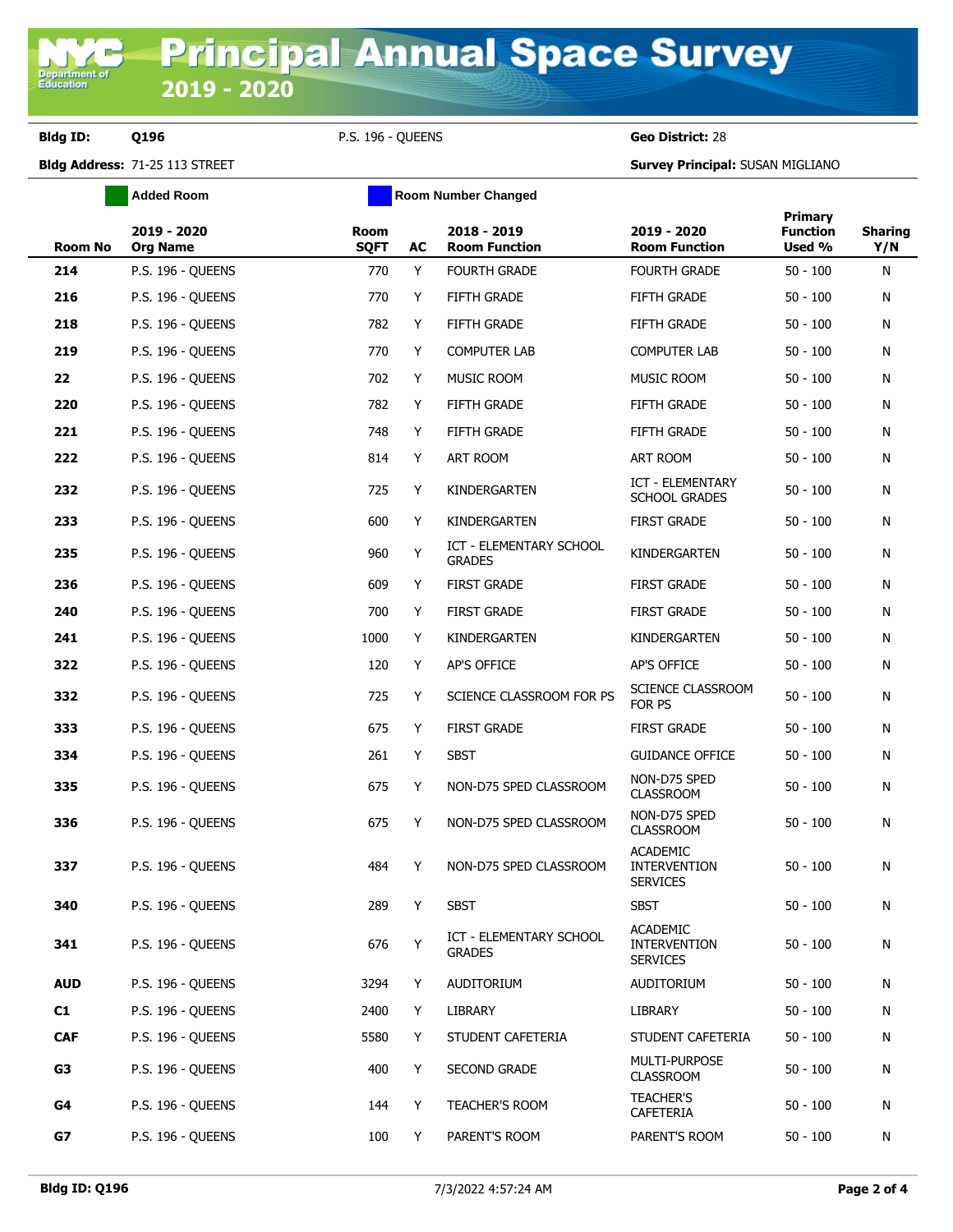| <b>Bldg ID:</b> | Q196                                                                                                                                                                                         | <b>P.S. 196 - OUEENS</b>   |    |                                     | Geo District: 28                        |                                             |                       |
|-----------------|----------------------------------------------------------------------------------------------------------------------------------------------------------------------------------------------|----------------------------|----|-------------------------------------|-----------------------------------------|---------------------------------------------|-----------------------|
|                 | Bldg Address: 71-25 113 STREET                                                                                                                                                               |                            |    |                                     | <b>Survey Principal: SUSAN MIGLIANO</b> |                                             |                       |
|                 | <b>Added Room</b>                                                                                                                                                                            |                            |    | <b>Room Number Changed</b>          |                                         |                                             |                       |
| Room No         | 2019 - 2020<br><b>Org Name</b>                                                                                                                                                               | <b>Room</b><br><b>SQFT</b> | AC | 2018 - 2019<br><b>Room Function</b> | 2019 - 2020<br><b>Room Function</b>     | <b>Primary</b><br><b>Function</b><br>Used % | <b>Sharing</b><br>Y/N |
| G8              | <b>P.S. 196 - QUEENS</b>                                                                                                                                                                     | 280                        | Υ  | <b>GENERAL BUILDING SUPPORT</b>     | <b>TEACHER'S ROOM</b>                   | $50 - 100$                                  | N                     |
| G9              | <b>P.S. 196 - QUEENS</b>                                                                                                                                                                     | 144                        |    | OT/PT                               | OT/PT                                   | $50 - 100$                                  | N                     |
| <b>GYM</b>      | <b>P.S. 196 - OUEENS</b>                                                                                                                                                                     | 3850                       | Y  | <b>GYMNASIUM</b>                    | GYMNASIUM                               | $50 - 100$                                  | N                     |
|                 | How many hallway bathrooms for students are there in your building?                                                                                                                          | 27                         |    |                                     |                                         |                                             |                       |
|                 | Are any of the student bathrooms being shared by multiple schools?                                                                                                                           |                            |    |                                     |                                         | N                                           |                       |
|                 | Are all the student bathrooms open throughout the day?                                                                                                                                       |                            |    |                                     |                                         | N                                           |                       |
|                 | Please identify the number of non-instructional spaces, not reported above, being used for<br>instructional purposes, academic intervention services, or therapeutic or counseling services: |                            |    |                                     |                                         |                                             |                       |
|                 | Are any of those non-instructional spaces being shared?                                                                                                                                      |                            |    |                                     |                                         |                                             |                       |